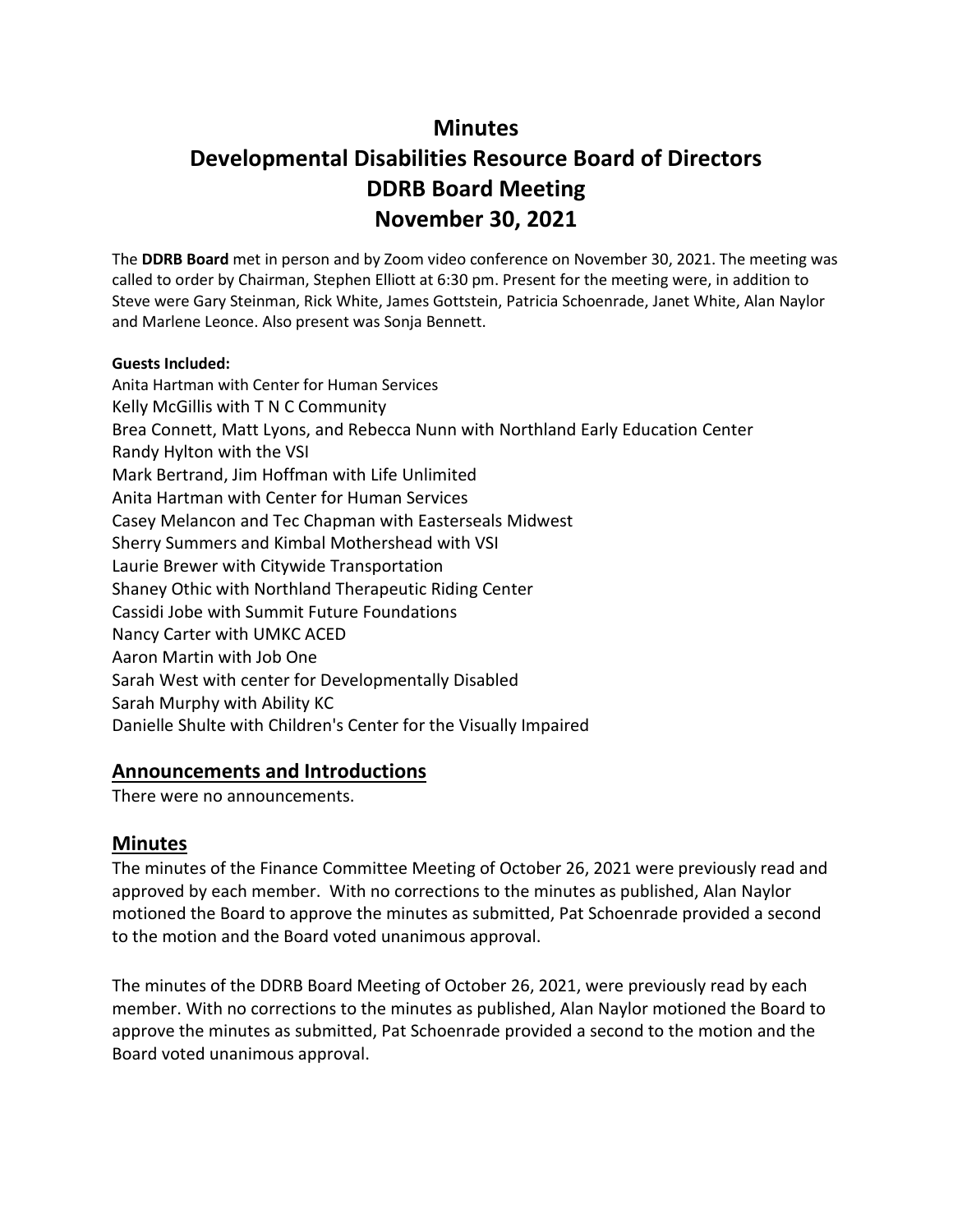The minutes of the Finance Committee Meeting of November 2, 2021, were previously read and approved by each member. With no corrections to the minutes as published, Alan Naylor motioned the Board to approve the minutes as submitted, Pat Schoenrade provided a second to the motion and the Board voted unanimous approval.

# **Financial Report**

Steve Elliott provided the following Financial Report for the month ending October 31, 2021.

#### **DDRB P&L YTD to Date October YTD**

|           | Total Income =                        | \$6,197,440.42           |
|-----------|---------------------------------------|--------------------------|
|           | <b>Total Expenses =</b>               | \$5,074,805.98           |
|           | Net Income =                          | \$1,122,634.44           |
|           | <b>DDRB Balance Sheet October YTD</b> |                          |
|           | <b>Total Checking &amp; Savings =</b> | \$7,600,225.58           |
| $\bullet$ | <b>Total Fixed Assets =</b>           | \$1,407,336.92           |
|           | <b>Total Assets =</b>                 | <u>\$9,007,562.50</u>    |
|           | <b>Total Liabilities=</b>             | $\frac{5}{2}$ , 2,247.36 |
| ٠         | <b>Total Fund Balance =</b>           | \$7,882,577.49           |
| ٠         | Net Income =                          | \$1,122,634.44           |
| $\bullet$ | <b>Total Equity =</b>                 | \$9,004,915.14           |
| ٠         | <b>Total Liabilities and Equity =</b> | \$9,007,562.50           |
|           | TCM P & L Year to Date October YTD    |                          |
|           | Total Income =                        | \$3,075,523.56           |
| $\bullet$ | <b>Total Expenses =</b>               | \$2,518,977.31           |
|           | Net Income =                          | \$556,546.25             |
|           | <b>TCM Balance Sheet October YTD</b>  |                          |
|           | <b>Total Checking &amp; Savings =</b> | \$4,299,317.80           |
|           | <b>Total Assets =</b>                 | \$4,299,317.80           |
|           | Net Income =                          | \$4,299,317.80           |
|           | <b>Total Liabilities and Equity =</b> | \$4,299,317.80           |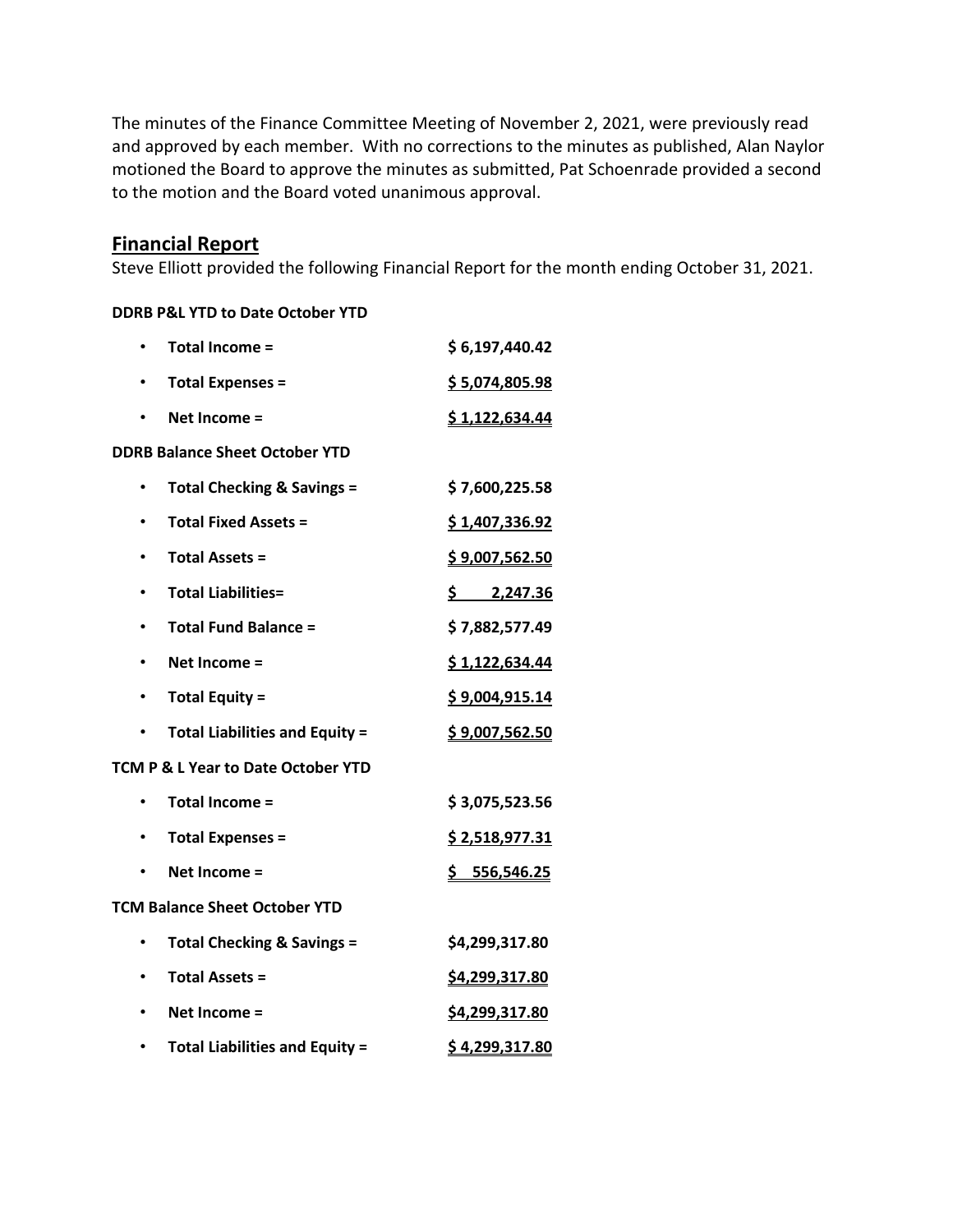#### **RECAP of Investments – October YTD**

#### **DDRB**

| Long Term Reserves Investment:                    | \$5,965,000.00 |                |  |  |  |
|---------------------------------------------------|----------------|----------------|--|--|--|
| Long Term Investment Interest Earned YTD:         | S.             | 48,796.61      |  |  |  |
| <b>Short Term Working Capital Investment:</b>     | S.             | 353,000.00     |  |  |  |
| <b>Short Term Investment Interest Earned YTD:</b> | S              | 1,432.56       |  |  |  |
| <b>TCM</b>                                        |                |                |  |  |  |
| Long-Term TCM Reserves Investment:                |                | \$3,235,000.00 |  |  |  |
| <b>TCM Interest YTD:</b>                          | Ś              | 28,002.92      |  |  |  |

## **Administrative Directors Report**

Sonja reminded everyone that the board would gather for a holiday dinner at Conrad's Restaurant on Tuesday, December 14 at 6:30 PM.

## **Executive Committee**

Steve reminded the Executive Committee and all Board members who want to attend would meet in closed session at the close of this meeting.

# **Center for Human Services**

**Anita Hartman reported that CHS** has thirty-eight full time employees, and two (2) new Service Coordinators have been hired. They are serving 1288 consumers. The Medicaid eligible rate was about 71%. She advised there were two consumers on the Autism Waiver List, five on the Community Support and five on the Comprehensive Waiver. There were no consumers on the Hope Waiver wait list.

Anita advised that she and Greg Altman had met with Capt. Phil Klopfer from the Clay County Sheriff's Department and discussed the database project and why it would be a good thing for individuals in Clay County. She advised that Casey Melancon with Easter Seals messed Midwest is going to work with CHS and the Sheriff's Department to provide additional training. She provided additional details on her meeting, a copy of which are attached to these minutes for file.

# **Board Owned Property Committee**

Alan Naylor reported that the third and final homes inspection was completed. He provided the members with a copy of the report prepared by Jason Kuhlman. He presented a request for funding repairs based on approval by the Board Owned Property Committee for the following items.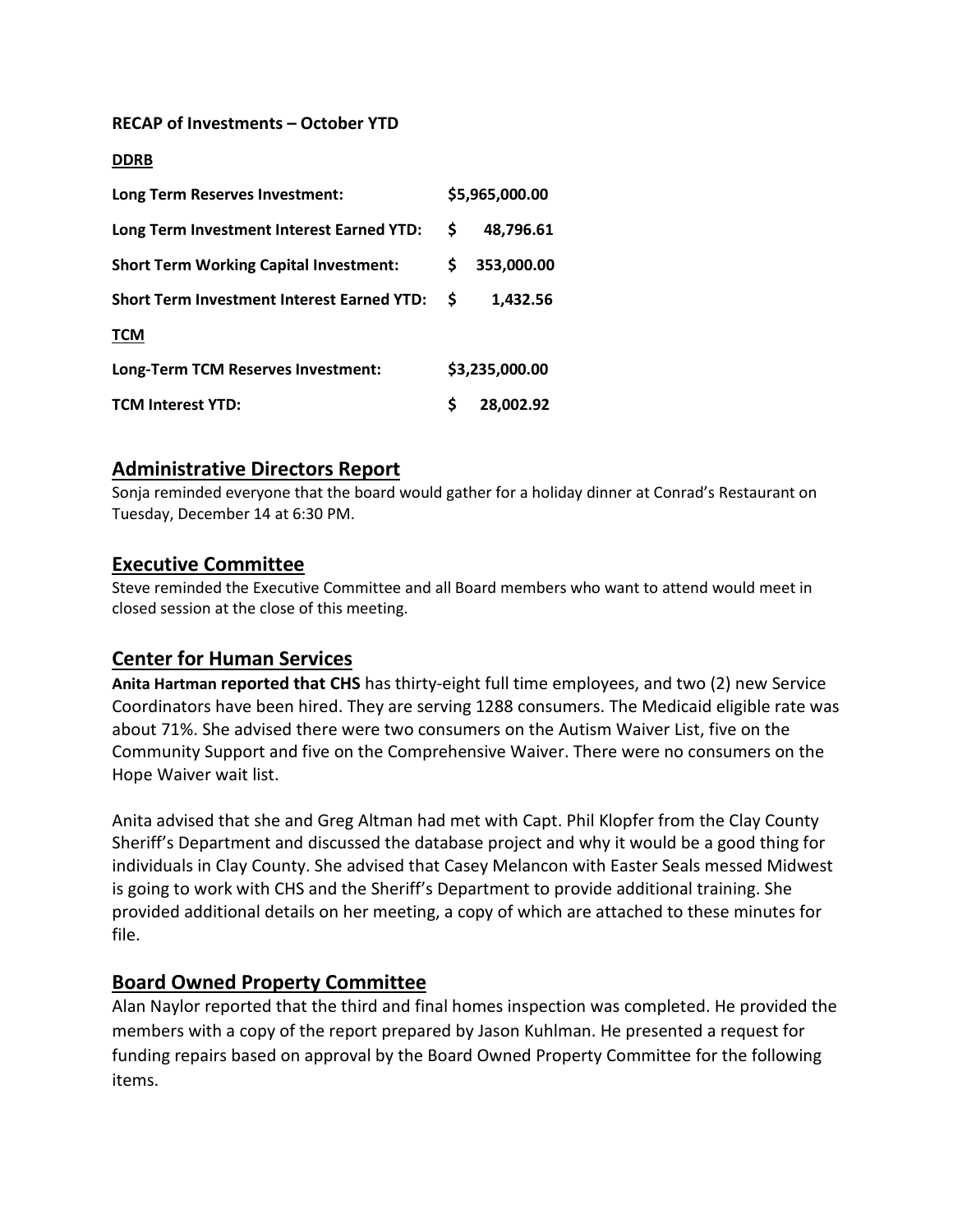## **Hampton House**

The roll in shower ceiling and walls have moisture damage. The fan should be cleaned out and wired in with the light switch. The 6 x 10 vent cover is rusted and should be replaced. The drywall needs repaired and painted. The estimated cost to repair these items is \$1450 per Kuhlman Construction.

A piece of the vinyl siding has blown off the end of the house and couple of pieces of siding have been damaged due to weed eating and mowing, The estimate cost to repair these items is \$400.

**Alan Naylor motioned the Board approve the \$1850** to make these repairs to be completed by Jason Kuhlman. Steve Elliott seconded the motion. The expenditure was approved by unanimous roll call vote.

### **Liberty House**

The sink in the newer bathroom needs to be recalked; it was damaged by a wheelchair. The estimated cost to repair is \$135. Alan Naylor motioned the Board to approve Jason Kuhlman make the repair at a cost of \$135. Janet white seconded the motion which was approved by unanimous roll call vote.

### **Ridgeway House**

The railing around the back patio and porch still needs to be replaced before winter as was noted on the previous inspection. Alan provided bids from Edge Rail and Screen, Kuhlman Construction, and a verbal bid from David Chilson. After reviewing the bids, the Committee pended approval requesting additional information from both Edge Rail and Jason Kuhlman regarding the proposed product to be used for the railing. Alan advised he would get back to the Board as quickly as possible and requested the Board meet again to approve this project before year end.

# **Services Committee**

Pat Schoenrade provided the report for the Services Committee.

Pat advised that she had scheduled visits to the two new agencies applying for funding in 2022, Summit Future Foundations and the Center for Developmentally Disabled.

That she and Marlene had visited Summit Future Foundations on November 2. While they have multiple programs, of particular interest to the DDRB in 2022 is the Young Adults Connection program. This is the third year for this program which is equipping youth for self-determination and transitioning into adulthood. On behalf of the Services Committee, she recommends this program to the Board.

November 11 she and Janet white visited the new home being built in Clay County by the Center for the Developmentally Disabled. The home is a new construction, and accessible duplex, will accommodate six residents. She advised that the home was well-designed, and the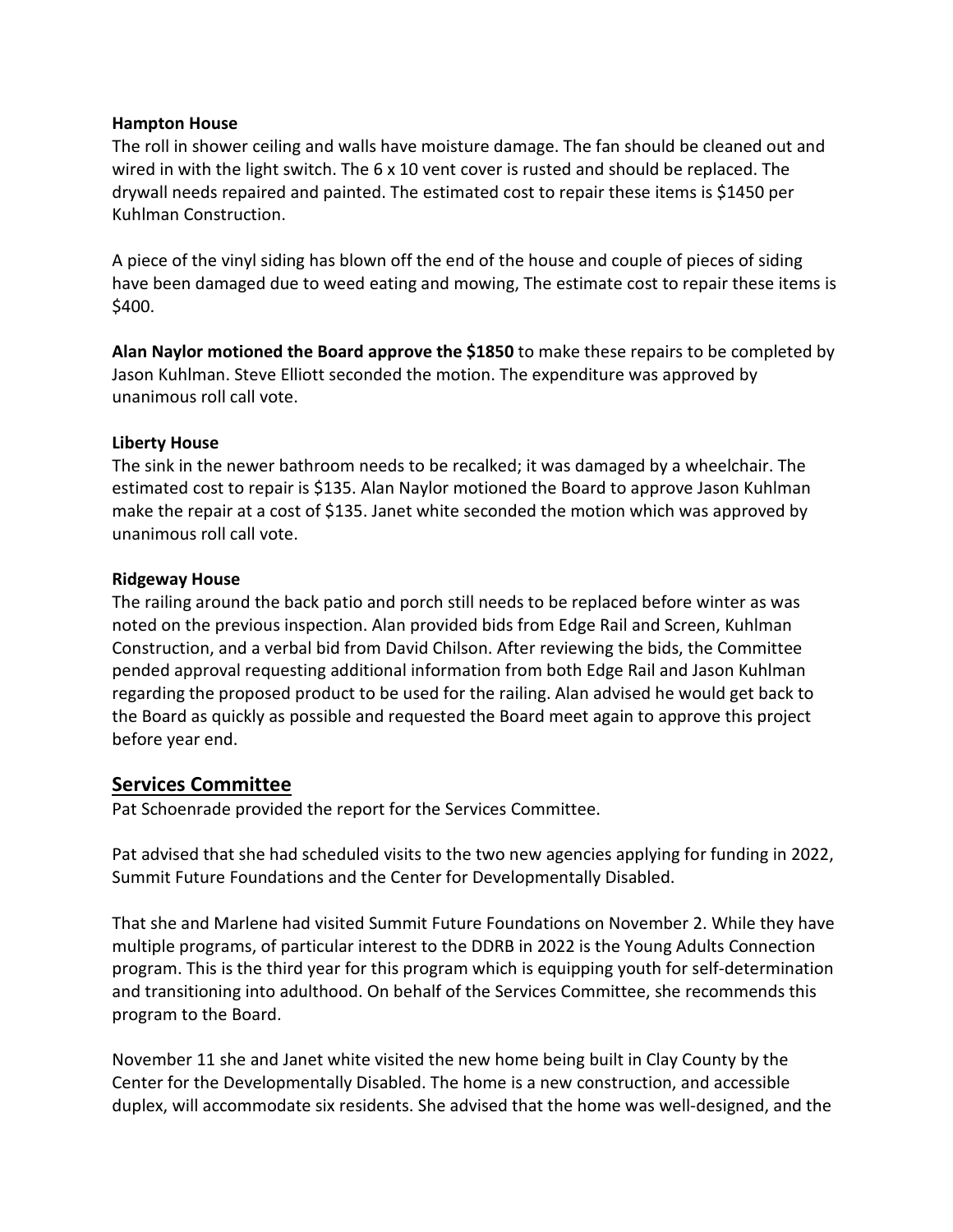first home opened opening by CDD in Clay County. On behalf of the services committee, she recommends this program to the Board.

# **Finance Committee**

Steve Elliott provided the report for the Finance Committee.

Sonja Bennett provided an update on the Covid19 service relief funding, the Covid19 grant funding and the capital grant programs through October as noted below:

| Agency                      | <b>January - October</b> | <b>CoVid YTD</b> |
|-----------------------------|--------------------------|------------------|
| <b>ABKC</b>                 | \$<br>1,137.00           | \$<br>5,799.50   |
| Alpha                       | \$<br>-                  | \$<br>3,627.50   |
| <b>Alpha Youth Services</b> | \$<br>433.28             | \$               |
| <b>CCVI</b>                 | \$<br>38,270.99          | \$<br>70,838.36  |
| CW/DL                       | \$<br>946,546.17         | \$               |
| <b>ESMW</b>                 | \$<br>105,592.43         | \$<br>34,656.80  |
| <b>ESMW ABA Clinic</b>      | \$<br>182,650.92         | \$               |
| Job One                     | \$<br>26,000.04          | \$               |
| <b>LU</b>                   | \$<br>704,408.53         | \$<br>51,876.55  |
| <b>NEEC</b>                 | \$<br>479,575.53         | \$<br>6,282.41   |
| <b>NTRC</b>                 | \$<br>45,612.00          | \$<br>13,842.00  |
| <b>TNC</b>                  | \$<br>67,040.82          | \$               |
| <b>TNC ILAP</b>             | \$<br>19,680.00          | \$               |
| <b>UMKC ACED</b>            | \$<br>18,513.30          | \$               |
| <b>VSI</b>                  | \$<br>1,235,532.39       | \$<br>671,130.73 |
| <b>Total</b>                | \$<br>3,870,993.40       | \$<br>858,053.85 |

#### **CoVid19 Service Relief**

## **CoVid19 Grants**

| 2021 CoVid19 Emergency Grant Funding                  |               |                |                                   |              |              |           |             |                          |                                     |                          |                            |
|-------------------------------------------------------|---------------|----------------|-----------------------------------|--------------|--------------|-----------|-------------|--------------------------|-------------------------------------|--------------------------|----------------------------|
|                                                       |               |                |                                   |              |              |           |             |                          | Amount                              |                          |                            |
|                                                       | 2021 Approved |                | <b>CoVid19 Grant</b>              |              | Agency       |           |             |                          | <b>Board Amount   Approved/Paid</b> |                          |                            |
| Agency                                                |               |                | Service Funding Funding Available |              | Requested    |           | Approved    |                          | Out                                 |                          | <b>Comment</b>             |
| <b>Ability KC</b>                                     |               | 7,960.00       |                                   | 1,000.00     |              |           |             |                          |                                     |                          |                            |
| Alphapointe Workshop Services                         | Ŝ             | 6,469.40       | Ŝ.                                | 1,000.00     | Ŝ.           | 1,000.00  |             | 1,000.00                 |                                     | 1,000.00                 | FeverWarmHandReader        |
| Childrens Center for the Visually Impaired            | Ś             | 125,084.00     |                                   | 10,000.00    | ς            | 10,000.00 |             | 10,000.00                |                                     |                          | 10,000.00 CoVid Expenses   |
| Della Lamb                                            |               | \$1,023,456.00 |                                   | 30,000.00    |              | 30,000.00 |             |                          |                                     | ٠                        | <b>CoVid Expenses</b>      |
| Easter Seals Midwest                                  | Ŝ             | 156,607.00     |                                   | 15,000.00 \$ |              |           |             | ۰                        |                                     |                          |                            |
| <b>ESMW ABA Clinic Grant</b>                          |               | 182,650.97     |                                   |              | <sub>S</sub> |           |             | $\overline{\phantom{a}}$ |                                     | $\overline{\phantom{a}}$ |                            |
| Job One                                               |               | 26,000.00      |                                   |              |              |           |             | ۰                        |                                     | ٠                        |                            |
| <b>Life Unlimited</b>                                 | Ŝ             | 910,955.26     | Ŝ.                                | 30,000.00    | - S          |           |             |                          |                                     | ٠                        |                            |
| <b>Northland Early Education</b>                      | Ŝ             | 417,008.48     |                                   | 15,000.00    | IS.          |           |             | $\overline{a}$           |                                     | $\overline{a}$           |                            |
| <b>Northland Therpeutic Riding</b>                    |               | 59,454.00      |                                   | 3,500.00     |              |           |             |                          |                                     |                          |                            |
| <b>TNC Communtiy</b>                                  |               | 73,135.00      |                                   | 3,500.00     | ς            | 10,000.00 |             | 10,000.00                |                                     |                          | 10,000.00 CoVid Expenses   |
| <b>UMKC ACED Program</b>                              |               | 46,500.00      |                                   | 3,000.00     |              |           |             |                          |                                     |                          |                            |
| <b>Vocational Services</b>                            |               | \$2,060,264.00 |                                   | 50,000.00    |              | 25,605.00 |             | 25,605.00                |                                     | 25.605.00                |                            |
|                                                       |               |                |                                   |              |              |           |             |                          |                                     |                          | <b>Facial and Thermal</b>  |
| (qualified for \$100,000 in 2020 and utilized \$zero) |               |                |                                   |              | \$.          | 25,605.00 | $\varsigma$ | 25,605.00                |                                     |                          | 25,605.00   Imaging System |
| <b>Total</b>                                          |               | \$5,095,544.11 |                                   | 162,000.00   | \$.          | 76,605.00 |             | 46,605.00                |                                     | 46,605.00                |                            |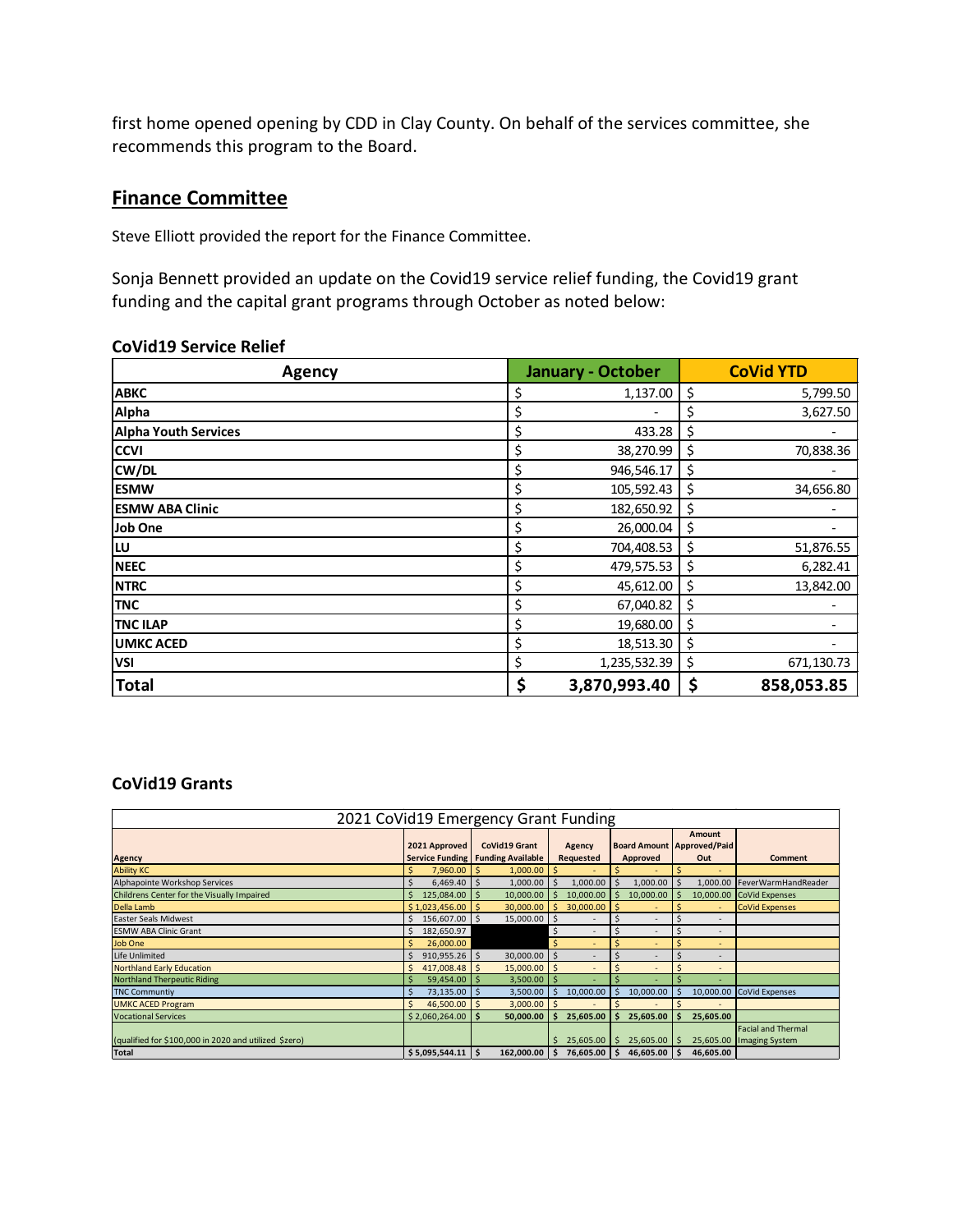## **Capital Grants**

|                                            |    |                |                  |              |                         | <b>Finance</b> |                     |            |                         |                    |  |
|--------------------------------------------|----|----------------|------------------|--------------|-------------------------|----------------|---------------------|------------|-------------------------|--------------------|--|
|                                            |    |                |                  |              |                         | Committee      |                     |            |                         |                    |  |
|                                            |    | 2021 Approved  |                  | 2021 Funding |                         | <b>Amount</b>  | <b>Board Amount</b> |            |                         |                    |  |
| Agency                                     |    | <b>Funding</b> | <b>Guideline</b> |              | Approved                |                | Approved            |            |                         | <b>Amount Paid</b> |  |
| <b>Ability KC</b>                          | \$ | 7,960.00       | \$               | 1,500.00     | \$                      | 1,210.00       | \$                  | 1,210.00   | Ś                       | 1,210.00           |  |
| facotry industrial packing tables          |    |                |                  |              | Ś                       | 1,210.00       | $\mathsf{\hat{S}}$  | 1,210.00   | Ś                       | 1,210.00           |  |
| Alphapointe                                | Ś  | 6,469.40       | \$               | 1,500.00     | \$                      |                | Ś                   |            | Ś                       |                    |  |
| Childrens Center for the Visually Impaired | Ś  | 125,084.00     | Ś                | 25,000.00    | \$                      | 25,000.00      | $\dot{\mathsf{s}}$  | 25,000.00  | Ś                       | 25,132.61          |  |
| <b>Assistive Technology</b>                |    |                |                  |              | \$                      | 25,000.00      | $\mathsf{\dot{S}}$  | 25,000.00  | Ś                       | 25,132.61          |  |
| <b>Della Lamb</b>                          | \$ | 1,023,456.00   | Ś                | 100,000.00   | \$                      | 97,723.00      | ś                   | ٠          | \$                      |                    |  |
| <b>Ford Transit Van</b>                    |    |                | \$               |              | \$                      | 46,609.00      |                     |            | $\overline{\mathsf{S}}$ | ٠                  |  |
| <b>Ford Transit Van</b>                    |    |                | \$               |              | \$                      | 45,114.00      |                     |            | $\overline{\mathsf{S}}$ | ٠                  |  |
| <b>HHR Vehicle</b>                         |    |                | Ś                |              | \$                      | 6,000.00       |                     |            | $\overline{\mathsf{S}}$ |                    |  |
| <b>Easter Seals Midwest</b>                | \$ | 156,607.00     | Ś                | 50.000.00    | \$                      | 33,680.00      | Ś                   | 33.680.00  | \$                      | 33,680.00          |  |
| <b>Laptop Computers</b>                    |    |                |                  |              | \$                      | 3,680.00       | $\mathsf{\hat{S}}$  | 3,680.00   | Ś                       | 3,680.00           |  |
| Accessible Van                             |    |                |                  |              | \$                      | 30,000.00      | $\mathsf{S}$        | 30,000.00  | Ś                       | 30,000.00          |  |
| <b>ESMW ABA Clinic</b>                     | \$ | 182,650.97     |                  |              |                         |                |                     |            |                         |                    |  |
| Job One                                    | \$ | 26,000.00      | \$               | 5,000.00     | \$                      |                | \$                  |            | \$                      |                    |  |
| <b>Life Unlimited</b>                      | Ś  | 910,955.26     | Ś                | 100,000.00   | \$                      | 100,000.00     | $\dot{\mathsf{s}}$  | 100,000.00 | Ś                       | 100,000.00         |  |
| 2 Vans                                     |    |                |                  | 100,000.00   | \$                      | 100,000.00     | $\mathsf{\dot{S}}$  | 100,000.00 | Ś                       | 100,000.00         |  |
| <b>Northland Early Education</b>           | \$ | 417,008.48     | Ś                | 50,000.00    | \$                      | 50,000.00      | Ś                   | 50,000.00  | Ś                       | 29,147.00          |  |
| <b>HVAC Replacement</b>                    |    |                |                  |              | \$                      | 29,147.00      | $\zeta$             | 29,147.00  |                         | 29,147.00          |  |
| <b>Outdoor Classroom</b>                   |    |                |                  |              | Ś                       | 14,840.00      | $\mathsf{\hat{S}}$  | 14,840.00  |                         |                    |  |
| <b>Roof Repair</b>                         |    |                |                  |              | Ś                       | 6,013.00       | $\mathsf{\hat{S}}$  | 6,013.00   | \$                      |                    |  |
| <b>Northland Therpeutic Riding</b>         | Ś  | 59.454.00      | Ś                | 6,500.00     | Ś                       | 6,500.00       | Ś                   | 6,500.00   | Ś                       | 6,500.00           |  |
| Asphalt Driveway                           |    |                |                  |              | Ś                       | 6,500.00       | <sub>\$</sub>       | 6,500.00   | $\ddot{s}$              | 6,500.00           |  |
| <b>TNC Communtiy</b>                       | \$ | 73,135.00      | Ś                | 6,500.00     | \$                      | 6,500.00       | \$                  | 6,500.00   | Ś                       | 6,500.00           |  |
| <b>HVAC Units for Claymont Home</b>        |    |                |                  |              | $\overline{\mathsf{S}}$ | 6,500.00       | $\dot{\mathsf{s}}$  | 6,500.00   | Ŝ                       | 6,500.00           |  |
| <b>UMKC ACED Program</b>                   | Ś  | 46,500.00      | \$               | 5,000.00     |                         |                |                     |            |                         |                    |  |
| <b>Vocational Services</b>                 |    | 2,060,264.00   | Ś                | 150,000.00   | \$                      | 154,634.86     | \$                  | 154,634.86 | Ś                       | 154,094.86         |  |
| NKC Bathroom Project                       |    |                |                  |              | Ś                       | 154,634.86     | $\mathsf{\hat{S}}$  | 154,634.86 |                         | 133,029.00         |  |
| NKC Bathroom Project-Additional Funds      |    |                |                  |              | Ś                       |                |                     |            |                         | 21,065.86          |  |
| <b>Total</b>                               | \$ | 5.095.544.11   | Ś                | 501.000.00   | \$                      | 475,247.86     | \$                  | 377,524.86 | Ś                       | 356,264.47         |  |

Sonja also provided a copy of the previously approved Admin/Operating budget for the committee's review. Operating expenses were approved for \$225,000. She advised that she had added the commitments for the Partnership for Hope and Shared Unit Agreement waivers which total \$209,000. A copy of the budget is attached to these minutes for the file.

## **LIFE UNLIMITED**

Brian Watson with Life Unlimited requested to **transfer funds in the amount of \$2594.36** from the line item for Group Homes to ISL Residential Services. Alan Naylor motioned that the Board approve the request which was seconded by Rick White. All members present approved.

## **TNC Community**

Kelly McGillis with TNC Community requested funding for startup costs of the ILAP program in 2021. Sonja reminded the Board that DDRB had approached TNC about providing the service. Kelly provided a detailed listing of the expenses for the startup of the program. The total startup costs are \$60,720. DDRB had allocated \$72,000 in purchase of service funds for this program through TNC. Due to various issues with startup, TNC was able to bill for \$14,857.50. Steve Elliott asked TNC to provide a business plan noting what it would take for the program to be self-sufficient. He asked for that to be provided within 15 days or before year-end. Rick White motioned the Board approve the **ILAP startup costs of \$60,720**. Janet White provided a second. The request was approved by unanimous roll call vote.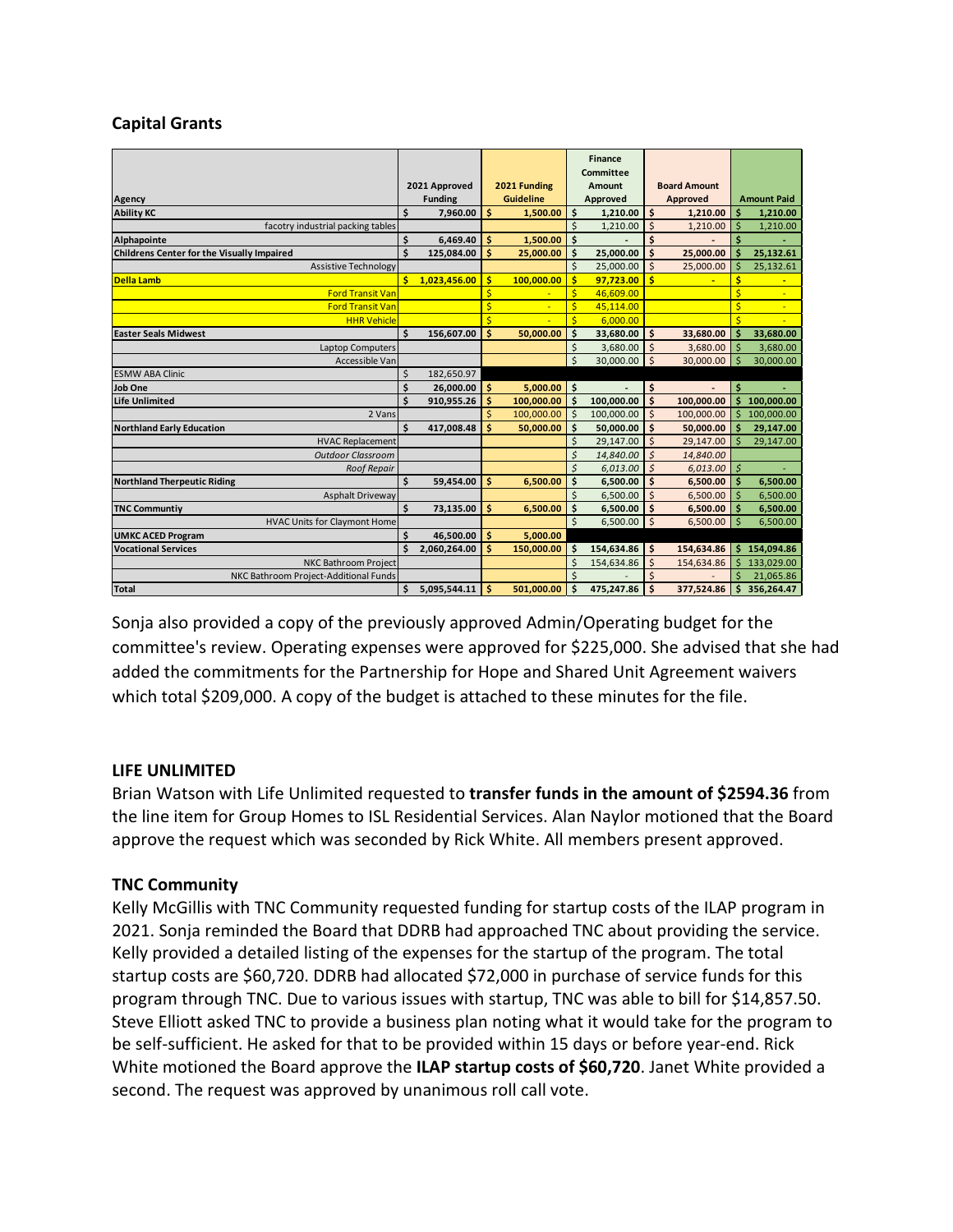## **Citywide Transportation/Della Lamb**

Laurie Brewer with Citywide Transportation/ Della Lamb requested \$30,000 in Covid grant relief funds to cover extraordinary expenses incurred due to the Covid pandemic restrictions. They have had to run multiple vehicles to locations blocks apart creating an increase in drivers' hours and fuel costs. Sonja confirmed those funds were available to Citywide. Alan Naylor motioned the Board to approve the request from **Citywide for \$30,000 in Covid grant funding**. A second was provided by Rick White. The request was approved by unanimous roll call vote.

Laurie Brewer with Citywide Transportation\Della Lamb requested \$100,000 in capital grant funds to purchase two (2) Ford 350 Transit passenger vans. Quotations from the local Ford dealer for the vans. Laurie advised the committee that the vehicles are in short supply and lead times are long from the factory at this time due to the Covid restrictions. But they will be most useful after for additional Day Hab and Supported Employment transportation services. In addition, Lori provided information on a 2011 HHR vehicle that she wants to purchase and use for supported employment transportation. That vehicle is available immediately at a cost of \$6000. Alan Naylor motioned the Board to approve the **capital grant request from Citywide in the amount of \$100,000** to purchase the 2011 HHR and the two (2) Ford F350 transit vans and further that any down payment required be advanced to Citywide. The second was provided by Rick White. The request was approved by unanimous roll call vote.

## **Agency Funding Requests for 2022**

#### **Ability KC – Workshop Services**

Marla Nelson advised the Board that they will continue with the CoViD19 protocols in 2022. All employees have yet to return to work and they anticipate only one Clay County employee in 2022. The funding request for 2022 is less than the previous year. Marla confirmed that the regular employee wages are at \$15 or more. **The total request for 2022 is \$3,287.86**. Gary Steinman motioned the board to approve \$3287.86 for Ability KC workshop services in 2022. A second was provided by Rick White. The request was approved by unanimous roll call vote.

#### **Center for the Developmentally Disabled**

The request from the Center for the Developmentally Disabled (CDD) was presented by Karrie Duke. The organization provides residential housing and support to individuals with developmental and intellectual disabilities in Jackson County with both Group Homes and ISL's. They also provide a day program and community integration. They are building a new home in Clay County which they hope to have open and occupied by January 1, 2022. The home is a duplex, ISL, in which both sides will be occupied by Clay County residents with developmental and intellectual disabilities for a total of six residents. They are requesting funding for an anticipated shortfall from Medicaid in the amount of **\$32,765.54 for residential support services.** In addition, they **are requesting a grant for an accessible van to provide transportation for all six (6) residents in the amount of \$65,000.00**. **The total funding request is \$98,165.54.** The organization is an approved provider by DMH and CARF accredited. Gary Steinman motioned the board to approve \$32,765.54 for residential support services and an additional one-time grant in the amount of \$65,400 to purchase an assessable van for a total of 98,165.54. James Gottstein provided a second to the motion. The request passed by unanimous roll call vote.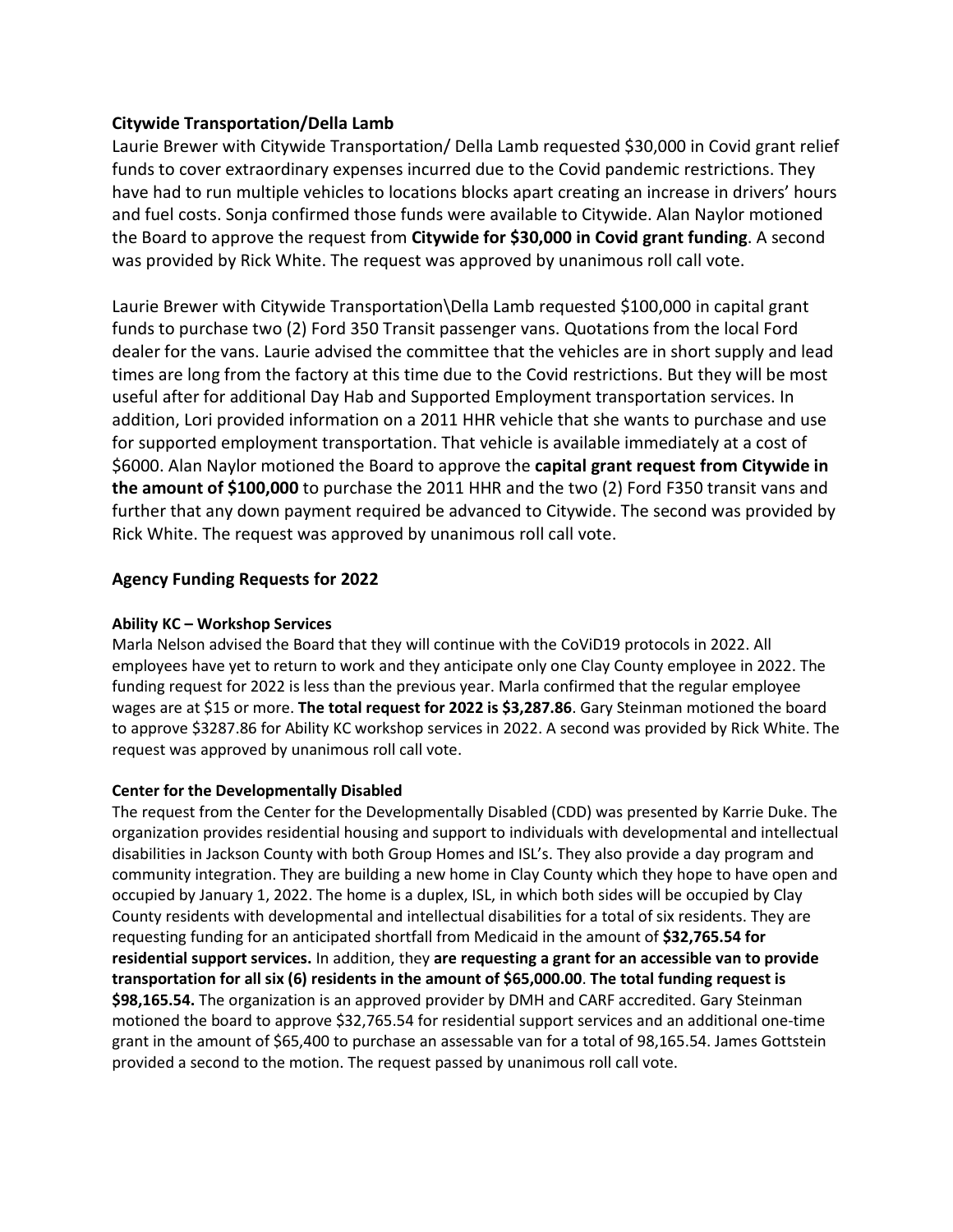#### **Children's Center for the Visually Impaired – Early Education and Intervention Therapy**

CCVI's funding request for 2022 decreased from last year due to the number of children they anticipate serving. The lower attendance is a lingering effect of the CoViD19 pandemic. The unit cost is higher than last year as they are retaining employees to be prepared when attendance returns to "normal." CCVI confirmed that all employees' wages are at \$15 or more. **The funding request for 2022 is \$50,365.71.** 

#### **Children's Center for the Visually Impaired – Early Education and Intervention Therapy**

CCVI's funding request for 2022 decreased from last year due to the number of children they anticipate serving. The lower attendance is a lingering effect of the CoViD19 pandemic. They explained that the unit cost is higher than last year as they are retaining employees to be prepared when attendance returns to "normal." Danielle Schulte confirmed that all employees' wages are at \$15 or more. **The funding request for 2022 is \$50,365.71.** 

Gary Steinman motioned the Board to approve the CCVI funding request in the amount of \$50,365.71. A second was provided by James Gottstein. The motion was approved by unanimous roll call vote.

#### **Della Lamb / City Wide Transportation**

Laurie Brewer presented the request for Della Lamb / City Wide Transportation Service for funding the transportation to and from the Workshops and Day Hab programs and for Supported Employment. Sonja had provided the Finance Committee with a 5-year study on the cost of transportation for these programs in Clay County. She reminded the Board that the transportation costs are primarily fixed and are paid on a monthly allocation basis and not by ride although all that information is provided and tracked. She also reminded the Board that any Medicaid Waiver funds received by Della Lamb are credited to DDRB and reduce the monthly obligation and transportation costs. **The total transportation costs requested for the Workshop/Day Hab transportation are \$1,076,634.01 and for Supported Employment in the amount of \$203,999.45**. The increase is due primarily to the increase in pay for the drivers and the increase and insurance costs and the price of fuel.

Gary Steinman motioned the Board to approve the Della Lamb / City Wide Transportation funding request in the amount of \$1,076,634.01 for Workshop and Day Hab programs and \$203,999.45 for the Supported Employment. The motion was seconded by Pat Schoenrade and approved by unanimous roll call vote.

#### **Easterseals Midwest**

Tec Chapman and Casey Melancon represented Easterseals Midwest request for funding for multiple autism programs as well as a revision of a previously funded program– Employment Support. They advised that they anticipate an increase in participation in the Autism Programs in 2022 resulting in a significant increase in funding needed for all the Autism Therapy Programs. Tec provided an update on the first year of the ABA Clinic. Sonja advised that the request for funding this start up program fit within the guidelines of the DDRB Funding Policy. Tec also advised that they were requesting funding this year for the Employment Program for support in job retention. **The total funding request is \$467,250.92** and noted by program as follows: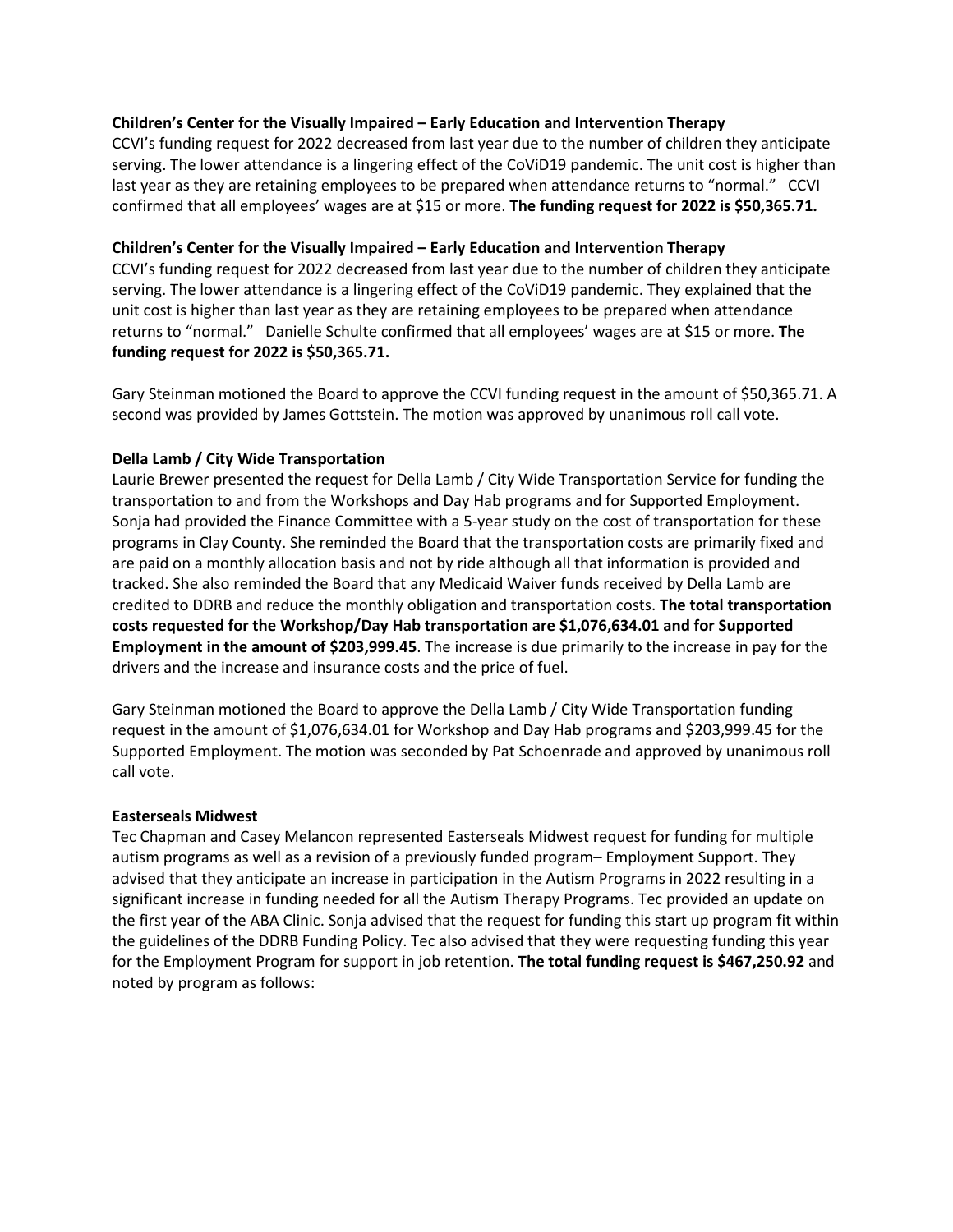|                                                       | Total \$467,250.92 |
|-------------------------------------------------------|--------------------|
| Early Intervention Therapy $\frac{1}{5}$ 54,162.00    |                    |
| Family Autism SupportServices   \$179,769.40          |                    |
| Family / Sibling Support Services   \$ 7,349.34       |                    |
| Employment Services/Retention Services   \$ 14,248.59 |                    |
| ABA Clinic Grant   \$211,721.59                       |                    |

Gary Steinman motioned the Committee to approve the Easterseals Midwest funding request in the total amount of \$467,250.92 allocated by program. The motion was seconded by Pat Schoenrade and approved by unanimous roll call vote.

#### **Job One – Supported Employment**

The application for funding for 2022 for Job One is 1% higher than the previous year. The program was started in mid-2020 and growth has been slower due to CoViD. Aaron Martin said they do intend to expand the program to Platte County in 2022. **The funding application request of \$26,322.68** fairly represents Clay County's part of the program not funded by other sources.

Gary Steinman motioned the Board to approve the Alan Naylor Leonce and approved by unanimous roll call vote.

### **Life Unlimited**

Presenting the funding request for Life Unlimited, LU, were Julie Edlund, Brian Watson, Mark Bertrand, and Jim Huffman. Julie explained that the request for funding included an increase in hourly wages to \$15 for all staff. She explained that the Medicaid reimbursement rate had been increased by the State but did not achieve the \$15 per hour which is likely to be mandated by the Federal Government as the minimum wage. Sonja advised that she had worked with Brian Watson to complete the application and garner the required information the Board needed to approve the increase in funding. She advised that, from the information provided by LU, she thought this fairly reflected the unfunded amounts for each program and the Clay County portion of those programs. The application provides for detailed personnel wage information, expenses, and income as well as comparisons to the prior year. The request includes a one-time grant of up to \$18,550 in CARF certification expenses. The request by program is as follows:

| <b>Total</b>                    | \$1,018,266.18   |
|---------------------------------|------------------|
| <b>Community Support</b>        | \$<br>71,413.52  |
| <b>ISL Residential Support</b>  | \$<br>193,318.89 |
| Group Homes Residential Support | 278,081.92       |
| <b>Therapeutic Recreation</b>   | \$<br>303,770.05 |
| <b>ILAP Services</b>            | \$<br>65,131.80  |
| Maintenance Personnel           | \$<br>36,000.00  |
| Maintenance Residential         | \$<br>26,000.00  |
| Maintenance Vehicle             | \$<br>26,000.00  |
| <b>CARF Accreditation</b>       | \$<br>18,550.00  |

Gary Steinman motioned the Board to approve the Life Unlimited funding request in **the total amount of \$1,018,266.18**. The motion was seconded by Janet White and approved by unanimous roll call vote.

## **Northland Early Education Center**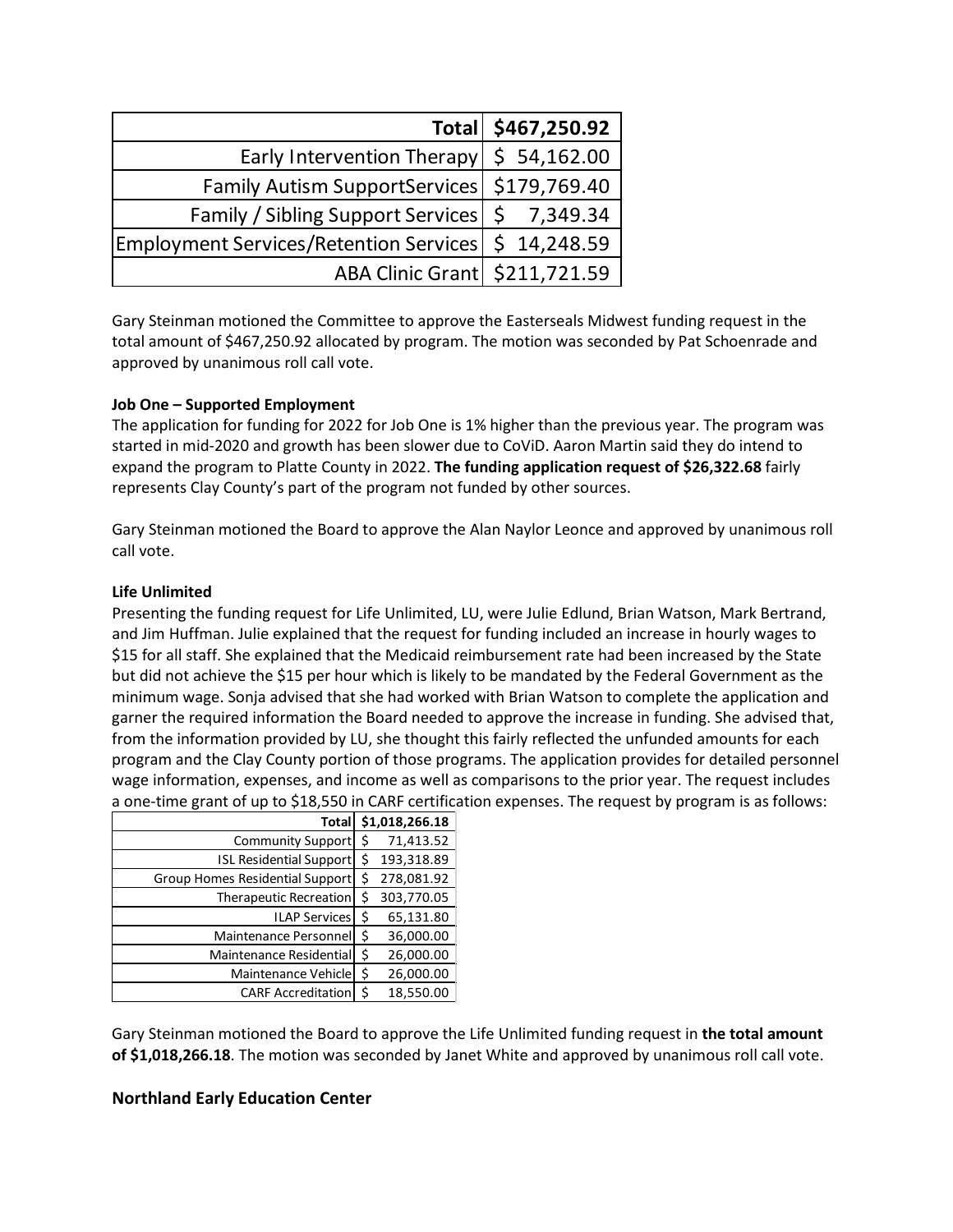The 2022 funding application from NEEC was pended by the Finance Committee on November 2 for additional information relative to receiving a minimum wage of \$15 per hour and those at that level or above currently receive a 4.2% increase in wages. After reviewing the additional information provided by Brea Connett, the increase was so substantial that the Finance Committee agreed to hold approval for additional review. The Finance Committee agreed to take the measure up on December 8, 2022.

### **Northland Therapeutic Riding Center – Therapeutic Horseback Riding**

Shaney Othic provided the 2022 funding request for **Northland Therapeutic Riding Center (NTRC) in the amount of \$62,759.50.** This represents a 5.5% increase over last year and primarily due to the increase in personnel due to the growth of the program.

Gary Steinman motioned the Board to approve the NTRC funding request in the amount of \$62,759.50. The motion was seconded by Pat Schoenrade and approved by unanimous roll call vote.

#### **Summit Future Foundations**

The request from Summit Future Foundations (SFF) was presented by Cassidi Jobe and Dan Mathews. Cassidi had previously addressed the Board and introduced the organization who is applying for funding the for first time in 2022. Cassidi explained that they are an approved vendor for the Department of Mental Health (DMH) and applying for CARF certification for all their programs the expense of which is included in their budget. Rick White explained that, even if the Board approves funding, no funds can be released until the certification is received. He explained that we could pay up to six (6) months in arrears of notice of certification.

Cassidi explained the program for which they are requesting funding is the Young Adults Connections which is for those eighteen and older providing a social/recreational day program that is 100% community based and includes transportation to and from any outing. The program is open to Clay and Platte County residents, and they anticipate 25 Clay County participants in 2022. **The total funding request for Clay County is \$44,901.00.** 

Gary Steinman motioned the Board to approve the SFF funding request in the amount of \$44,901.00. The motion was seconded by Marlene Leonce and approved by unanimous roll call vote.

## **TNC Community**

The 2022 funding application from TNC was pended by the Finance Committee on November 2 for additional information regarding payroll wage increases to confirm that the direct care staff minimum wage for 2022 would be \$15 per hour. With that information provided and reviewed, the Finance Committee recommends approval of funding for 2022 funding request for **residential services and supports in the amount of \$103,666.21 and the ILAP program in the amount of \$98,961.70.**

Gary Steinman motioned the Board to approve the TNC funding request for residential services and supports in the amount of \$103,666.21 and the ILAP program in the amount of \$98,961.70. A second was provided by Alan Naylor and approved by unanimous roll call vote.

#### **UMKC-ACED – Adult Continuing Education**